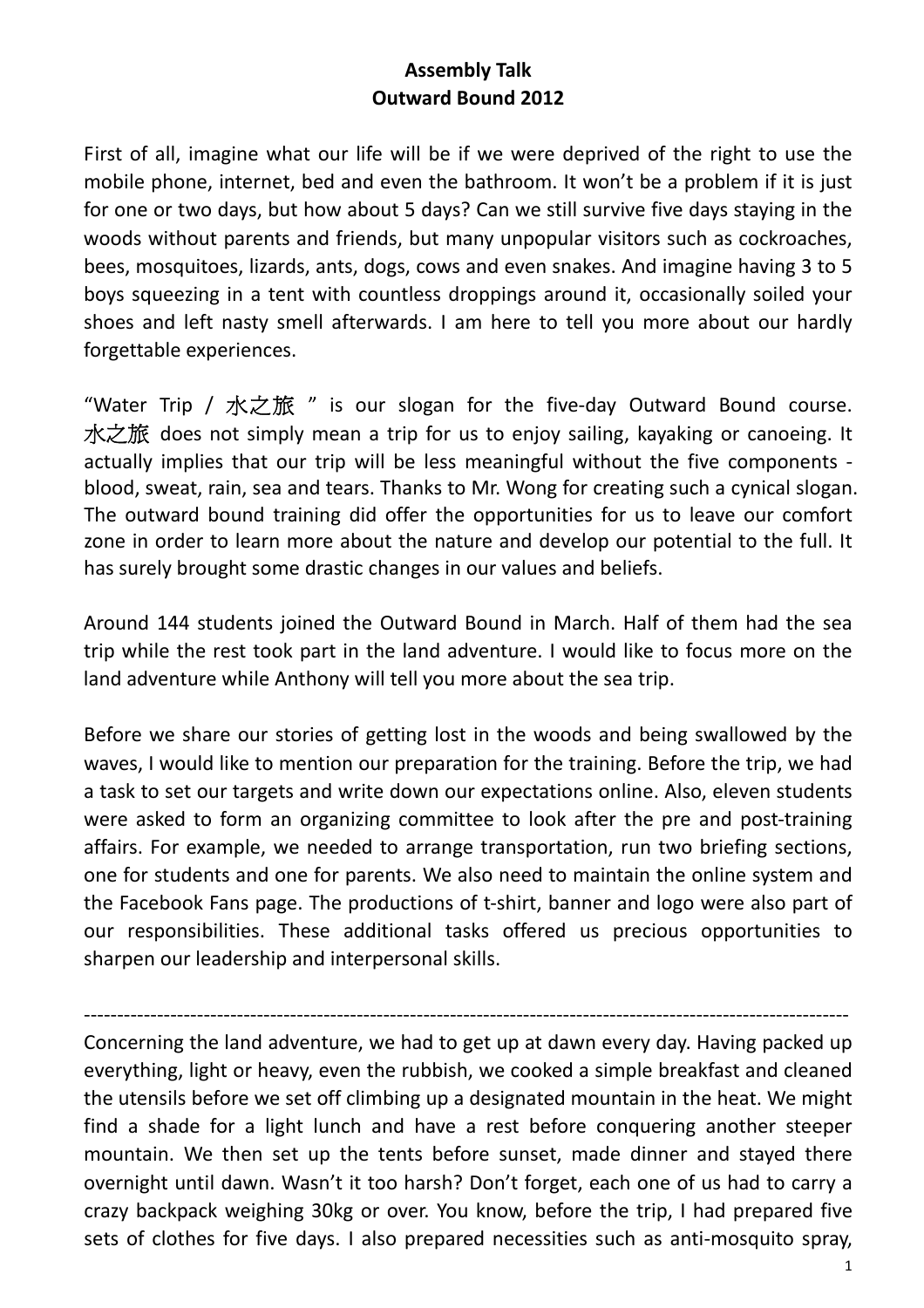snacks, torch, cap, sunscreen lotion and all sorts of things that I consider useful. Of course, I had overdone and bought too many as the real situation was another story. I strongly recommend the coming group not to bring too many and always expect the worst.

For our cooking experiences with no doubt, the majority of us know nothing about cooking, not even making a simple meal with plain rice or pasta. Maybe we are all instant noodle experts, but cooking it in the dark can be very clumsy. Fortunately, we had four teammates who were alright at cooking, including me! We did a total of 12 meals in five days, and all of us still survived without visiting the casualty. As I know, some groups were less fortunate. They ate either raw or overcooked food all the time. So, I suggest that you should learn some basic cooking techniques beforehand.

Frankly speaking, the land trip was very harsh but it doesn't mean that it was very boring. In contrast, you may miss it a lot as we did when we got used to it and started to enjoy the gorgeous hiking experiences, especially when hiking with teammates who were downright silly, naïve and sometimes provocative. Our ups and downs, ebbs and flows formed a bond among us and gave a strong feeling of brotherhood.

‐‐‐‐‐‐‐‐‐‐‐‐‐‐‐‐‐‐‐‐‐‐‐‐‐‐‐‐‐‐‐‐‐‐‐‐‐‐‐‐‐‐‐‐‐‐‐‐‐‐‐‐‐‐‐‐‐‐‐‐‐‐‐‐‐‐‐‐‐‐‐‐‐‐‐‐‐‐‐‐‐‐‐‐‐‐‐‐‐‐‐‐‐‐‐‐‐‐‐‐‐‐‐‐‐‐‐‐‐‐‐‐‐

The journey at sea was never pleasant. We were first taught of how to use the paddle, which was not an easy task. Then we were tested whether we knew how to swim. The water was freezing cold and we couldn't help but shiver. After the swimming test, we were taught what to do when we capsized (the kayak turns over). The experience was daunting and we almost suffocated. Swiftly, we started to raft but in a sig sag direction. We all reached our designated campsites and we set up tents and the canopy, then we had our supper.

The next two days were tough. We rafted for a very long distance. Partners had to cooperate well in order to control the direction. Our hands soured but we couldn't stop because waves would carry us away. Apart from the agonizing pain on our arms, water kept entering our kayak. Soon, our feet were drenched with water. And believe me, that damp feeling was bad. Besides, the scorching heat from the sun never faded. Our face seemed to be burnt into crisps. However, all of us broke through the limits, we struggled on boldly with teamwork and unbending perseverance. Soon, we managed to arrive at another campsite. But we still could not call it a day because we had to carry all the kayaks to the land so as to prevent it from washing away. We were all exhausted and worn out as the kayaks were terribly heavy.

The forth day was better because we didn't spend too much time rafting, instead we went to an island to try another challenge - the giant ladder. That was a really